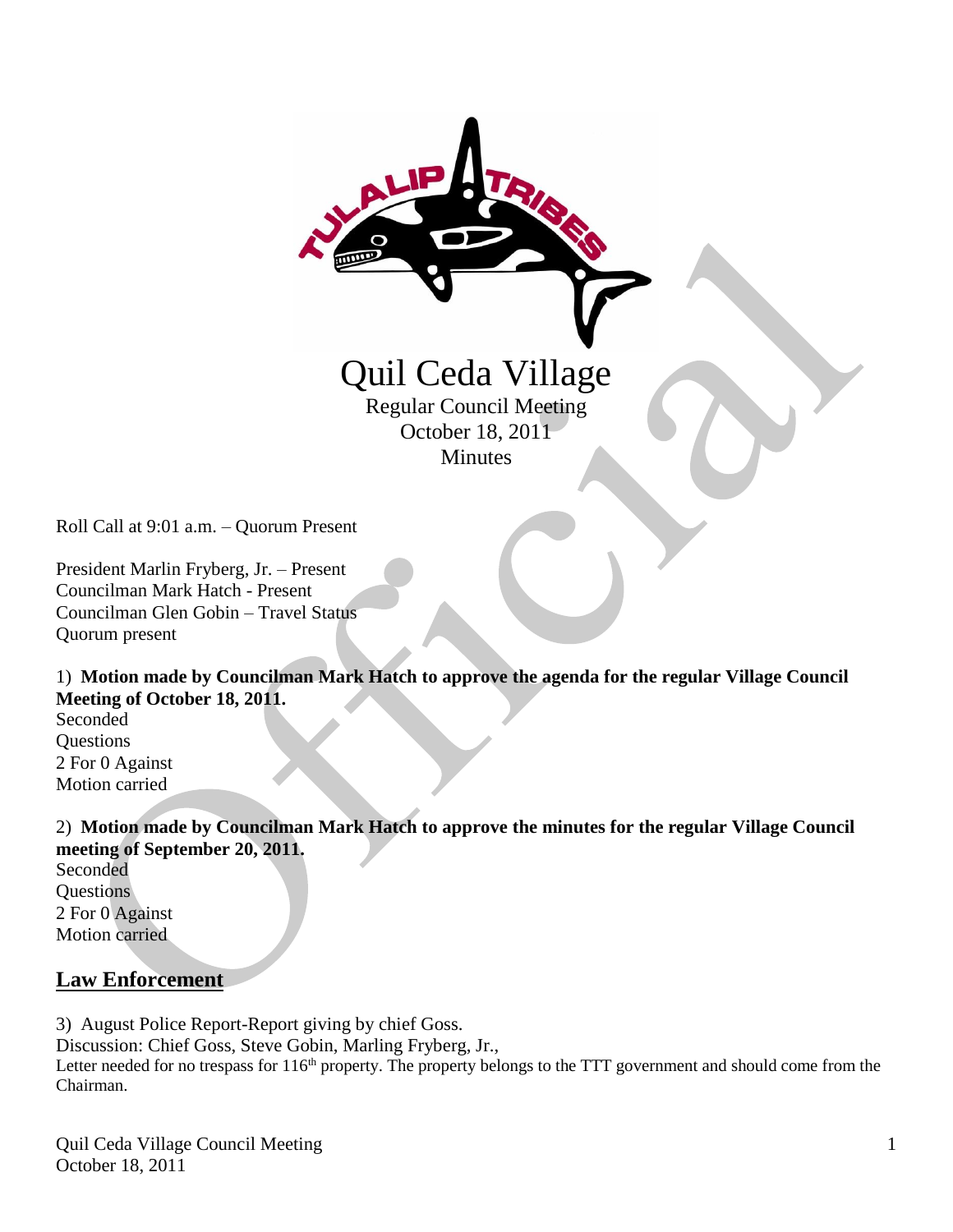# **Environmental Health**

4) 3rd Quarter Food Inspection Statistical Report – FYI

## **Finance**

5) **Motion made by Councilman Mark Hatch to approve Resolution No. 2011-021 authorizing the transfer of funds and accounting for the Cabela's project to Quil Ceda Village Finance.** Seconded

Questions: This resolution is so that the bills can be paid through QCV as the project is up here. 2 for 0 Against Motion carried

6) **Motion made by Councilman Mark Hatch to approve Resolution No. 2011-022 authorizing the transfer of accumulated funds and accounting for "Big Flats" to Quil Ceda Village Finance.** Seconded

Questions: The accounting should reside at the Village because it is managed through the Village. 2 For 0 Against Motion carried

7) September Budget Report-

Discussion: Steve Gobin,

There are some upgrades for TDS. The pharmacy will also have additional costs. All departments are coming in close to their 2011 budgets.

#### **GM Contracts under \$50K**

Report given by Travis Hill:

- 8) TDS NearPoint Installation of Email Archiving System \$9,500
- 9) TDS NearPoint Professional Service Agreement
- 10) TDS McKinstry HVAC System Maintenance \$4,989

### **Out of State Travel**

Report given by Steve Gobin:

11) Theresa Sheldon – NIGA, Mohegan Sun, Connecticut, October 16-19, 2011

- 12) Deborah Parker NIEA, Albuquerque, NM, October 19-30<sup>th</sup>, 2011
- 13) Deborah Parker, Helen Fenrich, Theresa Sheldon, NCAI, Portland, Oregon, October 30-Nov 4, 2011

14) Nina Reece, NITA, Santa Fe, NM, September 19-21, 2011

15) Teresa Meece, Chena Joseph, AIANTA, Phoenix, Arizona, September 11-15, 2011

### **Economic Development Update - Closed**

16) Marine Drive Fueling Station Project Update

Quil Ceda Village Council Meeting October 18, 2011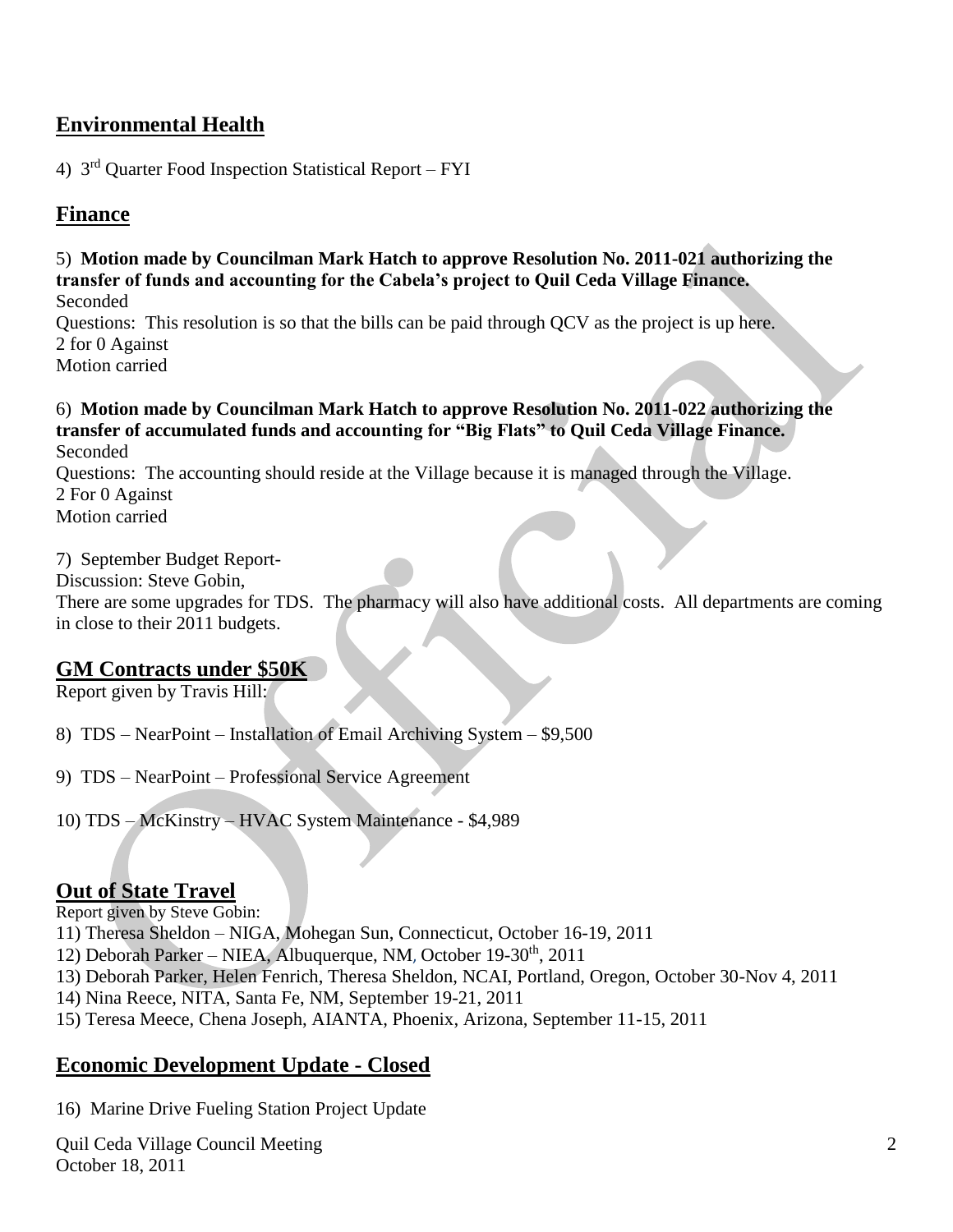- 17) Tulalip Cabela's Retail Project Update
- 18) 116th Street Gas Station Kiosk

## **Property Management**

#### 19) Leasing

Discussion: Cameron Reyes, Steve Gobin, Marlin Fryberg, Jr. Mark Hatch, Don Hatch, Jr., Boom City Swap Meet: Lease revenue was \$6,432.00 for the year. Staff would like to request renewing the lease for the swap meet for 2012. This is an opportunity for tribal members to be a part of this and it created a travel destination for the Village customers. Staff would like direction from the counsel on the Boom City site/containers, non-tribal, and billing. This year was better because of the lease with for the swap meet and staff assisting with the clean-up. The lease should include a daily charge when the containers are left. Staff will bring a contract forward at the next meeting.

Quil Ceda Place Retail Center: Caldwell Bankers is interested and have submitted an LOI for April. This will be a new agreement. Mountain Crest will pay the difference for breaking their lease. Staff has taken the appropriate steps with non-compliance of the lease. Staff has assessed other local retail properties and the leases are consistent with the market. This is a sublease for now. Adjustments have been made to the lease to include the area CPI. Staff will bring this issue to the Full Board of Directors.

Survey: Lots in front of Home Depot and next to Cabela's have been surveyed.

Property Management has received several LOI's and proposals for property near the new Cabela's location. Staff will be assessing the lease options. Staff will work the numbers and bring this back to the Village Council. This needs to fit the model of the customer base. The Tribes have a lot of land and wish to explore all options. Council would like a current market assessment done on the land value. There was discussion of sending a team to recruit the right tenants for the Tribes. Council would like to explore the option of visiting some of the proposed business sites.

# **TDS**

20) Wage Scale – Put on Hold.

# **ADJOURN**

### **Staff & Visitors Present:**

Steve Gobin, QCV General Manager Sarah Codiga, Finance Director Nick Gobin, Construction Manager Dory Roanhorse, Engineer Cameron Reyes, Property Management Tom McKinsey, Engineering Manager Travis Hill, TDS Sr. Manager Cal Taylor, ATF Director Martin Napeahi, Deputy General Manager Amanda Gaffney, Finance Manager Juanita Diaz, Recording Secretary Howard Brown, Interim TDS Director Michael Taylor, Legal Debbie Bray, Construction Manager Anthony Jones, Legal Fred McDonald, Engineering

Quil Ceda Village Council Meeting October 18, 2011